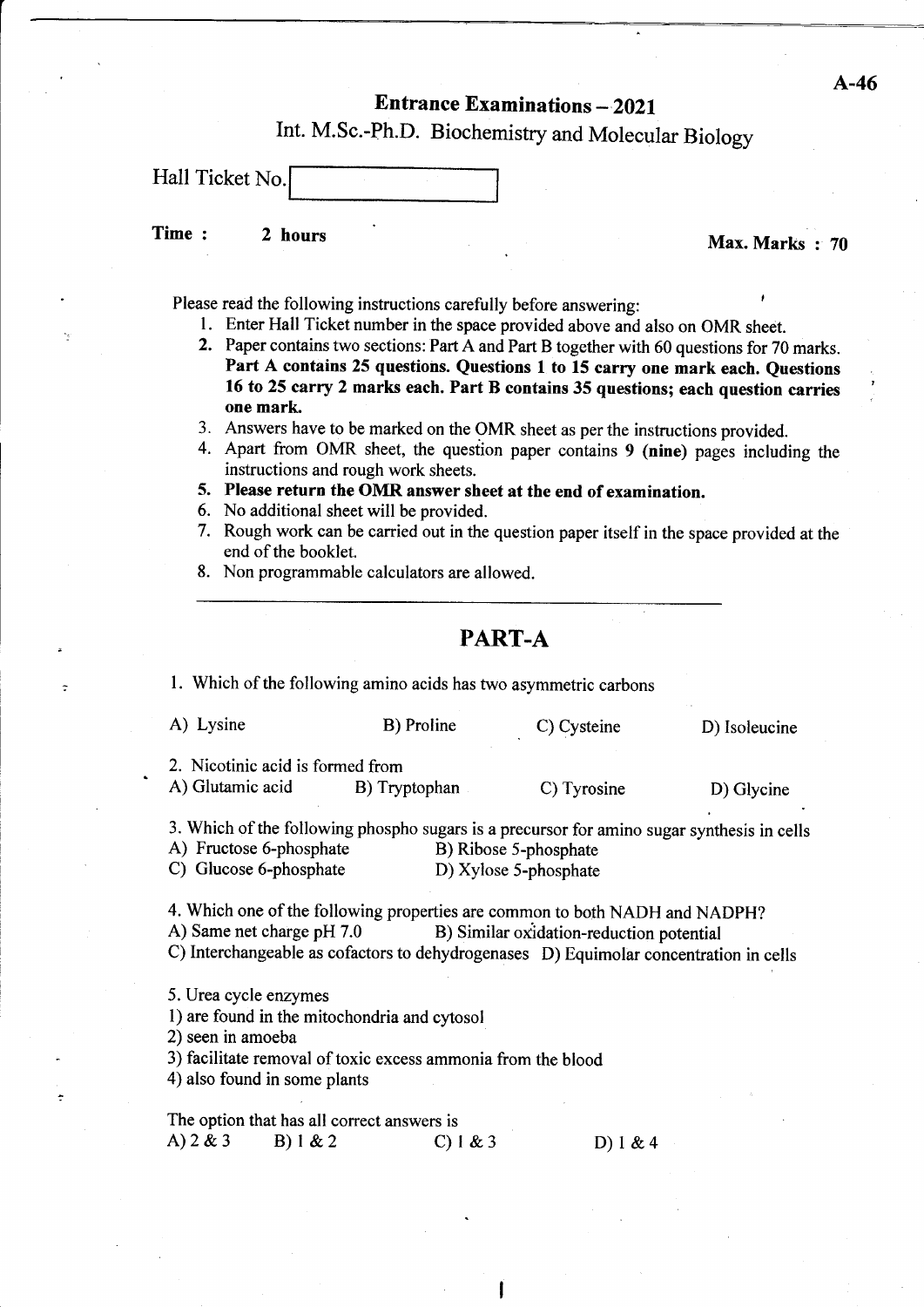r

6. Lipoproteins exist as

1) Glycolipids 2) Low Density Lipoproteins 3) High density lipoproteins 4) Free lipids A)  $1 \& 3$  B)  $1 \& 2$  C)  $2 \& 3$  D)  $1 \& 4$ 

7. Which of the following compounds serves as an amino group acceptor in amino acid catabolism?

A) Glutamine B) Aspartamine C) alpha-ketoglutarate D) Oxalate

8. Most bacteria in the normal adult gastrointestinal tract are members of the genus<br>A) Lactobacillus B) Clostridium C) Enterobacter D) Bacteroides A) Lactobacillus B) Clostridium

9. Oxidation number indicates the number of electrons lost or gained in a chemical reaction. Select the correct oxidation number of oxygen in  $H_2O_2$ 

A) 1 B) -1 C) 2 D) -2

l0) Find the wrongly paired mechanism with respect to cellular location of occurrence.

A) Translation - Cytoplasm

B) Transcription - Nucleus

C) Post-transcriptional mechanism - Endoplasmic Reticulum

D) Post-translational mechanism - Endoplasmic Reticulum

l1) Most bacteria can be placed into one of three groups based on their colour after specific staining procedures are performed: Gram-positive, Gram-negative, or acid-fast. Their respective colours when observed under microscope are-<br>A) Purple, pink and red B) Blue, red and pink

A) Purple, pink and red B) Blue, red and pink<br>
C) Blue, pink and red D) Pink, red and purple C) Blue, pink and red

12) In which genetic recombination process a DNA fragment from a dead bacterium enters into a competent recipient bacterium to exchange for a piece of recipient DNA?<br>A) Transformation B) Transduction

A) Transformation B) Transductic<br>
C) Conjugation D) Translation  $\dot{C}$ ) Conjugation

13. Acetabularia is a kind of

A) Fungi B) Protist C) Multicellular algae D) Unicellular algae

14. Flat thickened area of ectoderm is<br>A) neural plate B) neural tube A) neural plate B) neural tube C) neural folds D) neural groove

15. Many cells in the body divide only rarely, such as neurons.In which portion of the cell cycle would such cells be considered to be?<br>A) G1 phase B) G2 phase C) G0 phase

A) Glphase B) G2 phase C) G0 phase D) M phase

16. Green plants and photosynthetic bacteria can effectively use carbon dioxide as the sole source of all the carbon atoms. Animals and heterotropic organisms are unable to bring net reduction of CO<sub>2</sub> although C is being taken up at several metabolic reactions such as: a) Conversion of acetyl-CoA to malonyl-CoA during fafty acid synthesis b) Pyruvate carboxylase during gluconeogenesis c) carbamoyl phosphate synthesis during urea formation. This is because of

1. loss of  $CO<sub>2</sub>$  in the later steps of pathways

2. availability of  $CO<sub>2</sub>$  is limited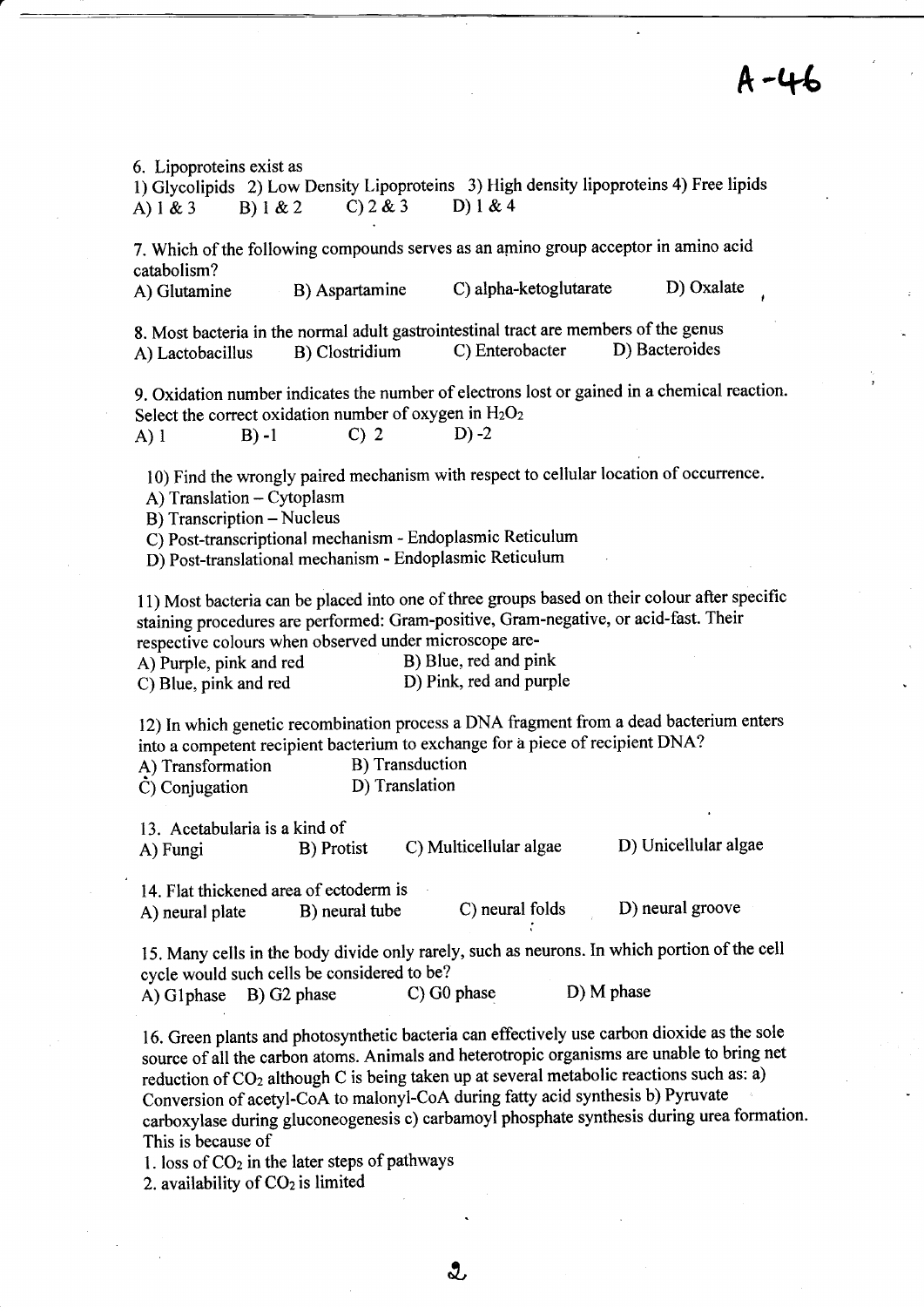$A-46$ 

3. does not have distinct metabolic route for the use of COz

4.  $CO<sub>2</sub>$  is being used for other purposes

Choose the option that has all the correct reasons.

| A) only 1 and 2 are correct | B) only 1, 2 and 3 are correct |
|-----------------------------|--------------------------------|
| C) only 1 and 3 are correct | D) only 2 and 3 are correct    |

17. Given below are columns with names of some proteases and the class they belong to.

| Protease           | Class of proteases    |  |  |  |
|--------------------|-----------------------|--|--|--|
| (i) HIV-1 protease | (a) metalloproteinase |  |  |  |
| (ii) Thermolysin   | (b) cysteine protease |  |  |  |
| (iii) Thrombin     | (c) aspartyl protease |  |  |  |
| (iv) Papain        | (d) Serine protease   |  |  |  |

Select the option that represents the correct match.

A) (i)-(a); (ii)-(b); (iii)-(c); (iv)-(d) B) (i)-(c); (ii)-(d); (iii)-(a); (iv)-(b) C) (i)-(b); (ii)-(a); (iii)-(d); (iv)-(c) D) (i)-(c); (ii)-(a); (iii)-(d); (iv)-(b)

18. If a helium balloon has an initial volume of  $1 L$  at  $25^{\circ}$ C but a final volume of 0.95 L after a temperature change, what is the final temperature? A) 283.1 K B) 25 K C) 37 °C D) 273 K

19. Which of the following statements are true about Sigma factor  $(\sigma)$  during transcription initiation?

(i) In prokaryotes, initiation requires binding of sigma factor to RNA core polymerase

(ii) Sigma factor allows proper binding of RNA polymerase to the promoter site

(iii) Sigma released upon transcription initiation

(iv) sigma factors recognize only one specific promoter

- A) (i) and (ii) only
- B) (ii), (iii) and (iv) only
- C) (i), (ii), and (iii) only
- D) (i), (ii), (iii) and (iv)

20. Structures of all20 common amino acids can be represented using the elements and nucleosides of DNA and RNA by \_\_\_\_\_\_\_\_\_\_\_\_\_ respectively

 $A)$  C, N, H, O and C, N, H, O

B) C,N, H, O, S and C, N, H, O, P

C) C, N, H, O, P and C, H, O, N

D) C,N, H, O, S and C, H, O, N

21. Following are statements about the regulation of HMG-CoA reductase activity?

1) Depletion of ATP levels activates HMG-CoA reductase

2) Insulin activates and glucagon inhibits HMG-CoA reductase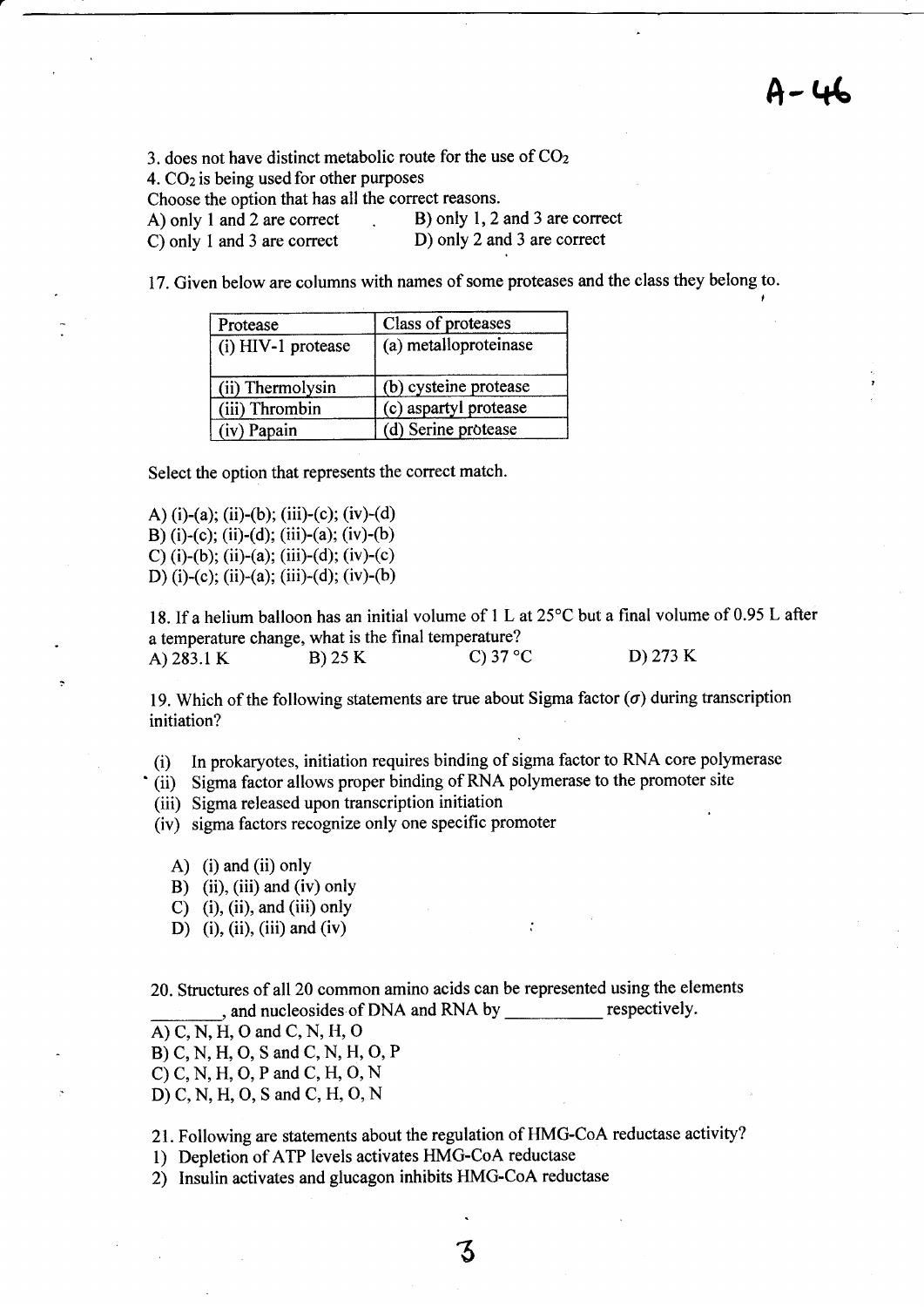3) Insulin inhibits and glucagon activates HMG-CoA reductase

4) Lovastatin and oxysterol inhibits HMG-CoA reductase

Choose the option that has all the correct statements.

| A) $1 \& 2$ are correct | B) $1\&3$ are correct   |
|-------------------------|-------------------------|
| C) $1,3&4$ are correct  | D) $1,2,84$ are correct |

22. Following are statements about inhibitors of phoshofructokinase1.

l) ATP & Citrate

2) Citrate & fructose 2,6 bisphosphate

3) ATP & Malate

4) ATP & fructose 2,6 bisphosphate

Choose the option that has all the correct statements.

| A) $1&4$ correct   | B) $1&2$ correct   |
|--------------------|--------------------|
| C) $1 & 3$ correct | D) $3 & 4$ correct |

23. Mitochondria-associated membranes (MAMs) are found at the

A) Inter-membrane space of the inner and outer membranes of mitochondria

B) Interface of mitochondria and plasma membrane

C) Interface of mitochondria with nuclear membrane

D) Interacting region between mitochondria and ER

24. Following are a few statements about focal adhesions and hemidesmosomes.

l) Both are cell-matrix interactions

2) Both are cell-cell interactions

3) Focal adhesions are cell-cell and hemidesmosomes are cell-matrix interactions

4) Both are anchoring junctions

'Choose the option that has all the correct statements

A)  $1 & 4$  are correct

B)  $2 & 4$  are correct

C)  $3 & 4$  are correct

4) only 2 is correct

25. A synthetic template with a sequence  $5'$  AACUAACUAACUAACUAACUAAC3' was translated in a cell-free translational system. How many peptides the;synthetic template can code for? (UAA, UAG and UGA referto stop codons)

A) two peptides

B) four peptides

C) six peptides

D) eight peptides

## PART B

+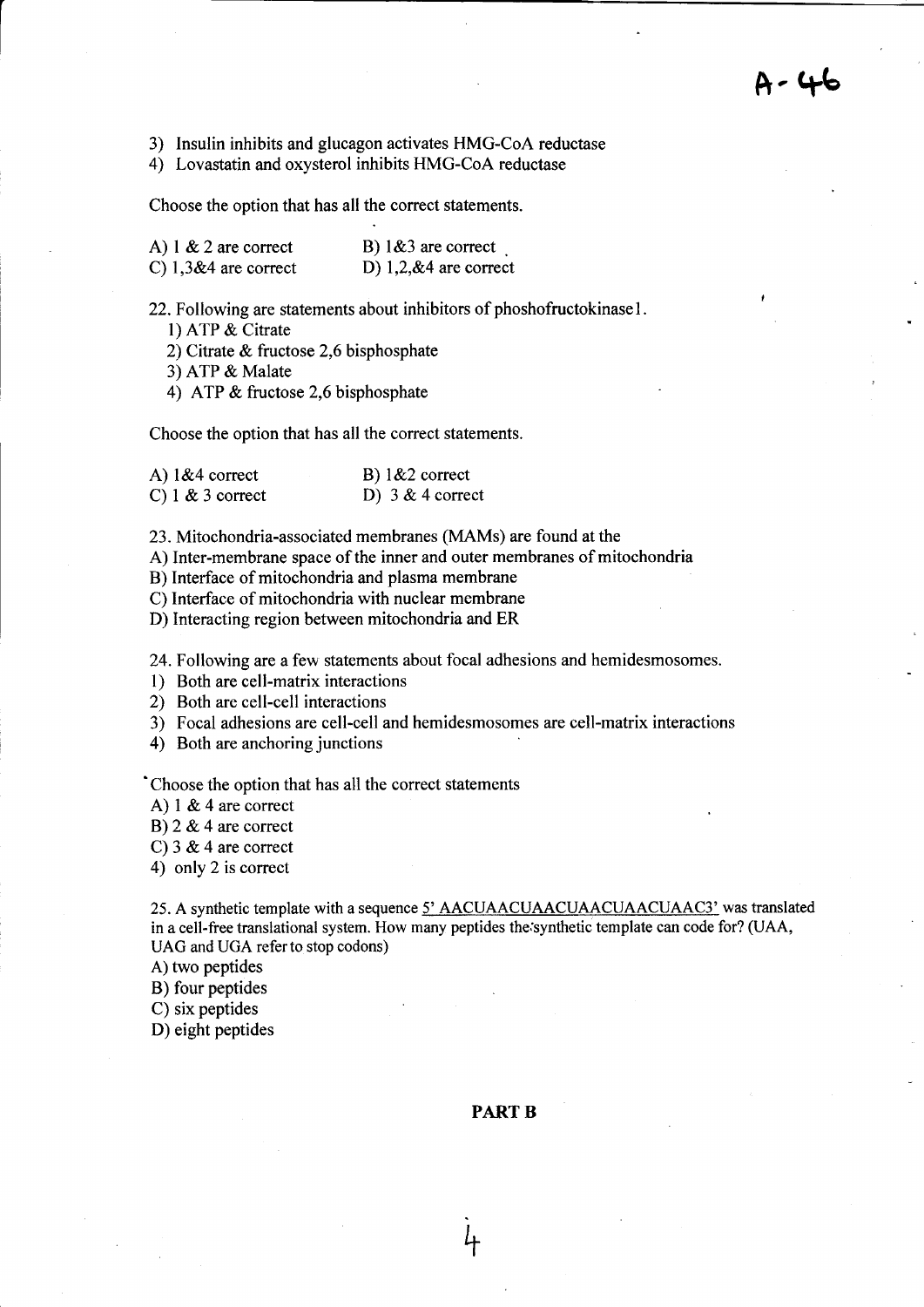26. Which of the following lung volumes and capacities regulated by the external intercostal muscles will be affected if the external intercostal muscles are damaged during an accident? A) expiratory reserve volume (ERV)

B) inspiratory reserve volume (IRV)

C) vital capacity (VC)

D) both B and C

27. In which of the following cases an ecological pyramid can be inverted?

A) A pyramid of energy flow in an ecosystem

B) A pyramid of biomass in a terrestrial ecosystem

C) A pyramid of numbers in an ecosystem where the community contains parasites

D) A pyramid of energy flow in an aquatic ecosystem where phytoplanktons are the producers

28. You treated cells with different ligands (as shown in the X-axis of the plot below) and measured the levels of TNF- $\alpha$  upon treatment. The graphical interpretation of the results is given below.



Which of the following statements cannot be logically made based on the graph provided above?

A) Ligand D antagonizes the impact of ligand C

B) Effect of ligand A and C is additive

C) Effect of ligand A and C is synergistic

D) Ligand D is a suppressor for this experiment

29. Two proteins, A and B, got mixed in a single tube and you are required to separate them to maximum purity in two different tubes. Protein A is 50 kDa with pI 5.0 and Protein B is <sup>a</sup> 57kDa with pl 8.0. Which of the following techniques will give you the desired outcome?

| A) SDS-Poly Acrylamide Gel Electrophoresis | B) Size-exclusion chromatography |
|--------------------------------------------|----------------------------------|
| C) Ion-exchange chromatography             | D) Affinity chromatography       |

30. You are travelling during your vacation. If the odds against this travel are 7 to 3, what is the probability of the travel happening? A)  $7/10$  B)  $3/10$  C) 1 D) None of the above

31. The heights of a population of your 5 pets are: 600mm , 470mm, I 70mm, 430mm and 300mm. The variance is: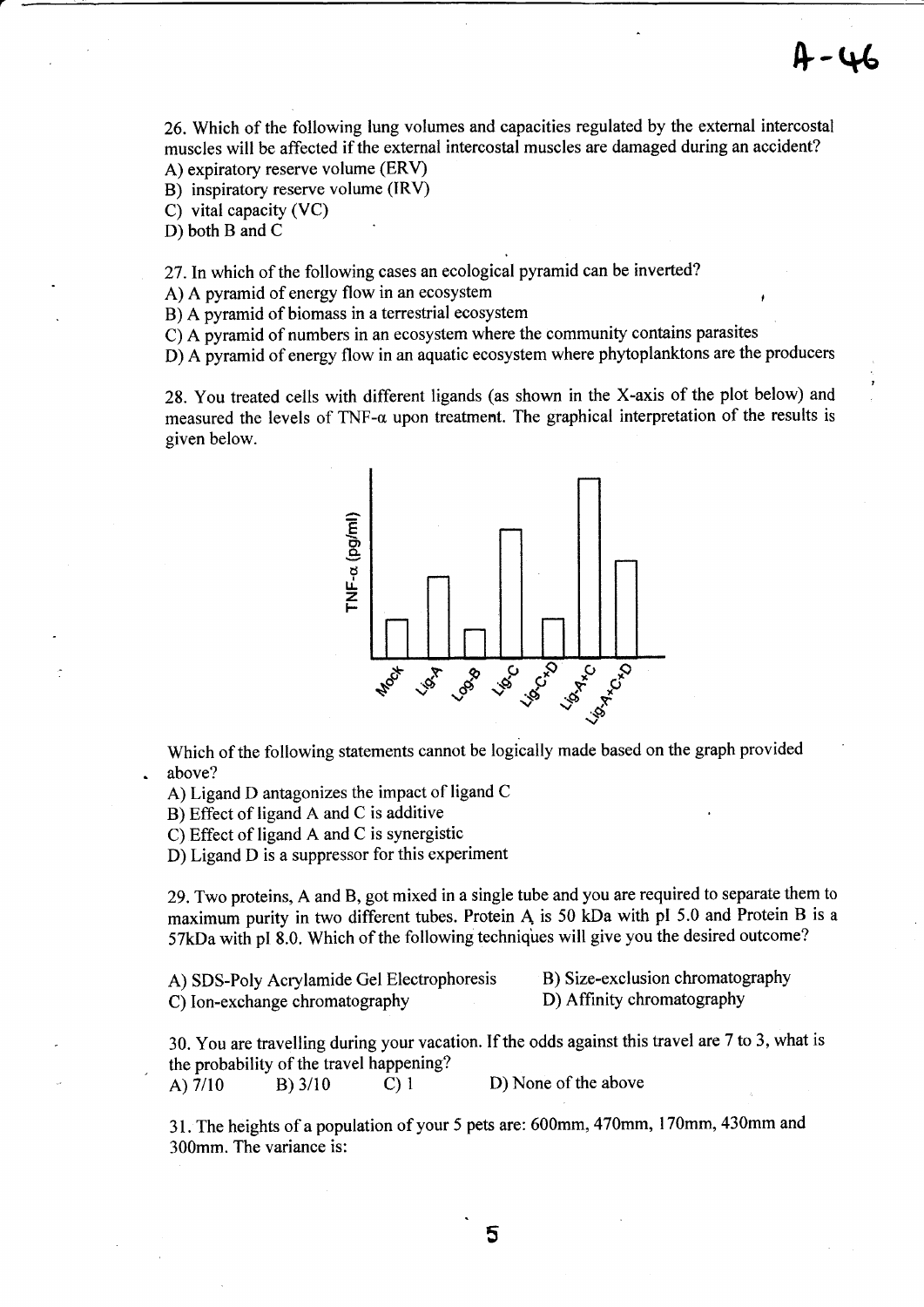A-46

| A) 147 | B) 394 | $C)$ 21704 | D) $165$ |
|--------|--------|------------|----------|
|        |        |            |          |

32. Which of the following amino acids furnishes carbon atoms for synthesis of both glucose and ketone bodies?

A) Valine B) Glutamate C) Histidine D) Lysine

33. The irons in hemoglobin and cytochrome of cytochrome oxidase under normal physiological conditions differ by their<br>
A) Oxygen affinity<br>
B) Oxidation state

A) Oxygen affinity<br>C) Prosthetic group

D) CO binding ability

34. Which one of the following statements best describes passive diffusion?

A) Rate is proportional to the concentration difference

B) Can be saturated

C) Can occur in only one direction across a biological membrane

D) Does not expect to transport L and D amino acids at the same rate

35. When comparing the size of an ion with the parent atom, which would be true?

A) A cation is generally larger than the parent atom, but an anion is smaller than the parent atom

B) A cation is generally smaller than the parent atom, while an anion would be larger

C) They are likely to be of the same size as the parent atom

D) Any ion would be generally smaller than the parent atom

36. List the compounds in decreasing order of acidity

A) chloroacetic acid, acetic acid, dichloroacetic acid, tricholoroacetic acid

B) tricholoroacetic acid, chloroacetic acid, dichloroacetic acid, acetic acid,

C) Tricholoroacetic acid, dichloroacetic acid, chloroacetic acid, acetic acid

D) acetic acid, chloroacetic acid, dichloroacetic acid, tricholoroacetic acid

.37. Which of the following amino acids can be estimated by Xanthoproteic Test? A) Methionine B) Serine C) Tyrosine D) Lysine

38. The 3C intermediate of pentose phosphate pathway is?

A) Glycerol B) Glyceraldehyde C) 3-Phosphoglycerate D) Glyceraldehyde 3 phosphate

39. Denovo synthesis of pyrimidine nucleotides is repressed by A) ATP B) UTP C) PRPP D) Glutamine

40. In paracrine signaling growth factors

A) act on their own cells where they are synthesized

B) act on surrounding cells in a tissue

C) act on another tissue via circulation

D) act on another organism

4l) Covidl9 genetic material

C) minus-double stranded RNA

A) minus-single stranded RNA<br>
C) minus-double stranded RNA<br>
D) plus-double stranded RNA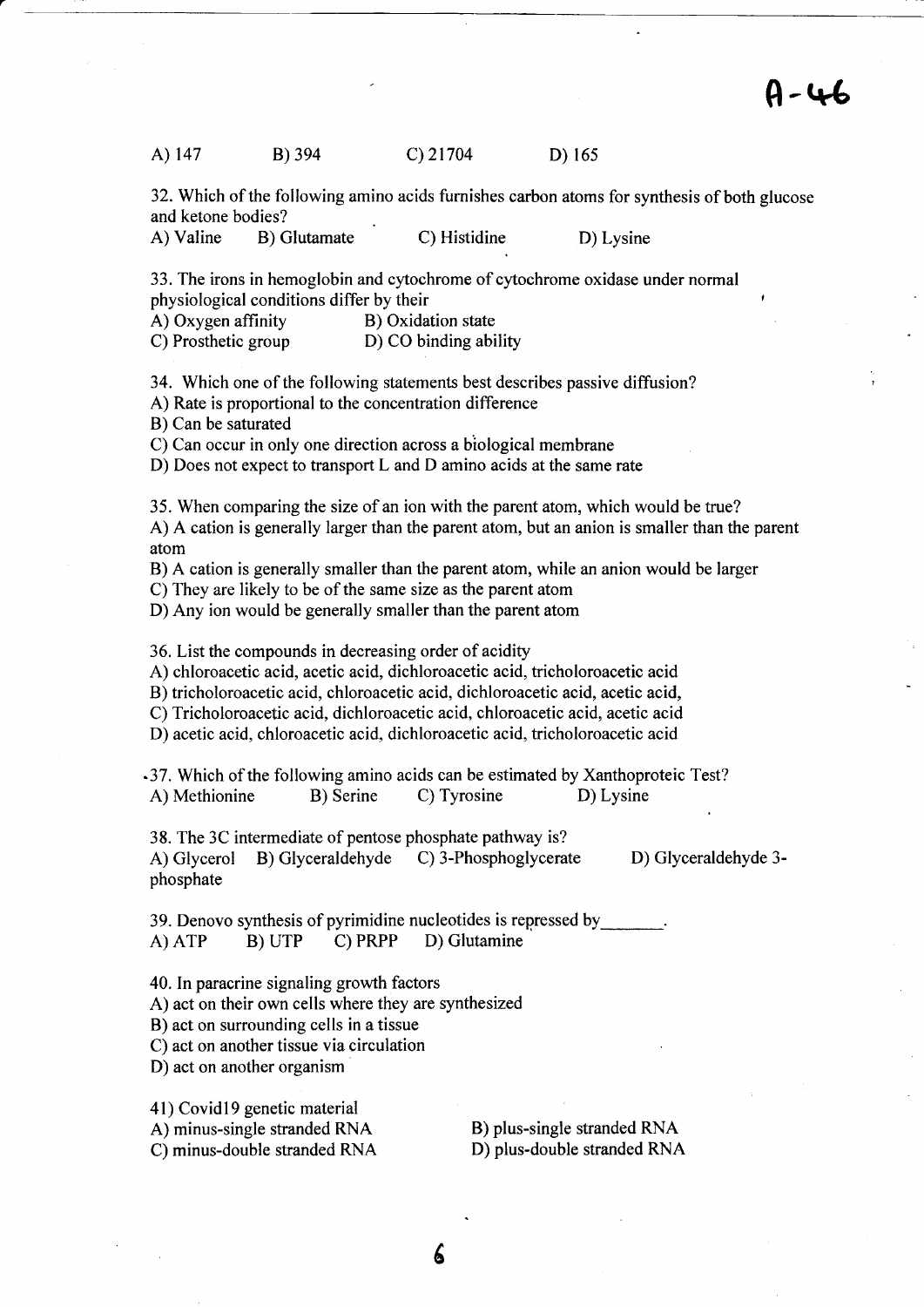## $A - 46$

| 42) Lucien Cuenoit was breeding mice with different coat colours. When he crossed two<br>yellow mice, he never got 100% yellow mice. The ratio was always 2 yellow mice for 1 non-<br>yellow. This is a case of<br>A) Recessive lethal<br>B) Dominant lethal<br>C) Incomplete dominance<br>D) Epistasis                                                |                                 |                                                    |                     |  |
|--------------------------------------------------------------------------------------------------------------------------------------------------------------------------------------------------------------------------------------------------------------------------------------------------------------------------------------------------------|---------------------------------|----------------------------------------------------|---------------------|--|
| 43) The probability of heterozygotes arising from a test cross is<br>B) About 25%<br>A) $0\%$                                                                                                                                                                                                                                                          | $C)$ 100%                       |                                                    | ł<br>D) Atleast 50% |  |
| 44) Snapdragon flowers are colored red or white. When true breeding plants producing red<br>flowers are crossed with plants producing white flowers, the F1 offsprings have pink flowers.<br>Which one of the following phenomena explains this type of gene interaction accurately?<br>A) Red is dominant over white<br>C) Epistasis                  |                                 | B) Codominant<br>D) Incompletely dominant          |                     |  |
| 45. Which one of the cell types among the ones mentioned below has shortest life span?<br>A) Red blood cells<br>C) Intestinal Epithelial Cells                                                                                                                                                                                                         |                                 | <b>B)</b> Liver Cells<br>D) Beta Cells of Pancreas |                     |  |
| 46. At the end of initiation, eukaryotic mRNA carrying initiator tRNA with its methionine is<br>positioned in the<br>A) On the ribosome binding site<br>C) P site of ribosome                                                                                                                                                                          |                                 | B) A site of ribosome<br>D) E site of ribosome     |                     |  |
| 47. Protein (s) that have polymerase and nuclease activities<br>i) Prokaryotic DNA Polymerase III ii) Prokaryotic RNA Polymerase<br>iii) Ribozymes                                                                                                                                                                                                     |                                 | iv) Prokaryotic DNA Polymerase I                   |                     |  |
| Choose the option that has the enzyme with both activities.<br>A) i and ii only<br>C) i, iii and iv only                                                                                                                                                                                                                                               | B) i only<br>D) i and iii only. |                                                    |                     |  |
| 48. Choose the option that arranges the following in the order of their appearance during<br>Nucleotide excision repair (NER) in E. coli: DNA pol I, DNA ligase, Uvr AB, UvrC.<br>A) DNA pol I, DNA ligase, Uvr AB, UvrC<br>B) Uvr AB, UvrC, DNA pol I, DNA ligase<br>C) Uvr AB, UvrC, DNA ligase, DNA pol I<br>D) DNA pol I, DNA ligase, UvrC, Uvr AB |                                 |                                                    |                     |  |
| 49. In the Messelson and Stahl experiment, after growing cells for many generations in heavy<br>Nitrogen ( $N^{15}$ ) isotope, cells were allowed to undergo 2 division cycles in light ( $N^{14}$ ) isotope.<br>What percent of the DNA in these cells would have 1 light strand and 1 heavy strand?                                                  |                                 |                                                    |                     |  |

 $\bar{\beta}$ 

A) 0% B) 2s% c) 100% D) s0%

7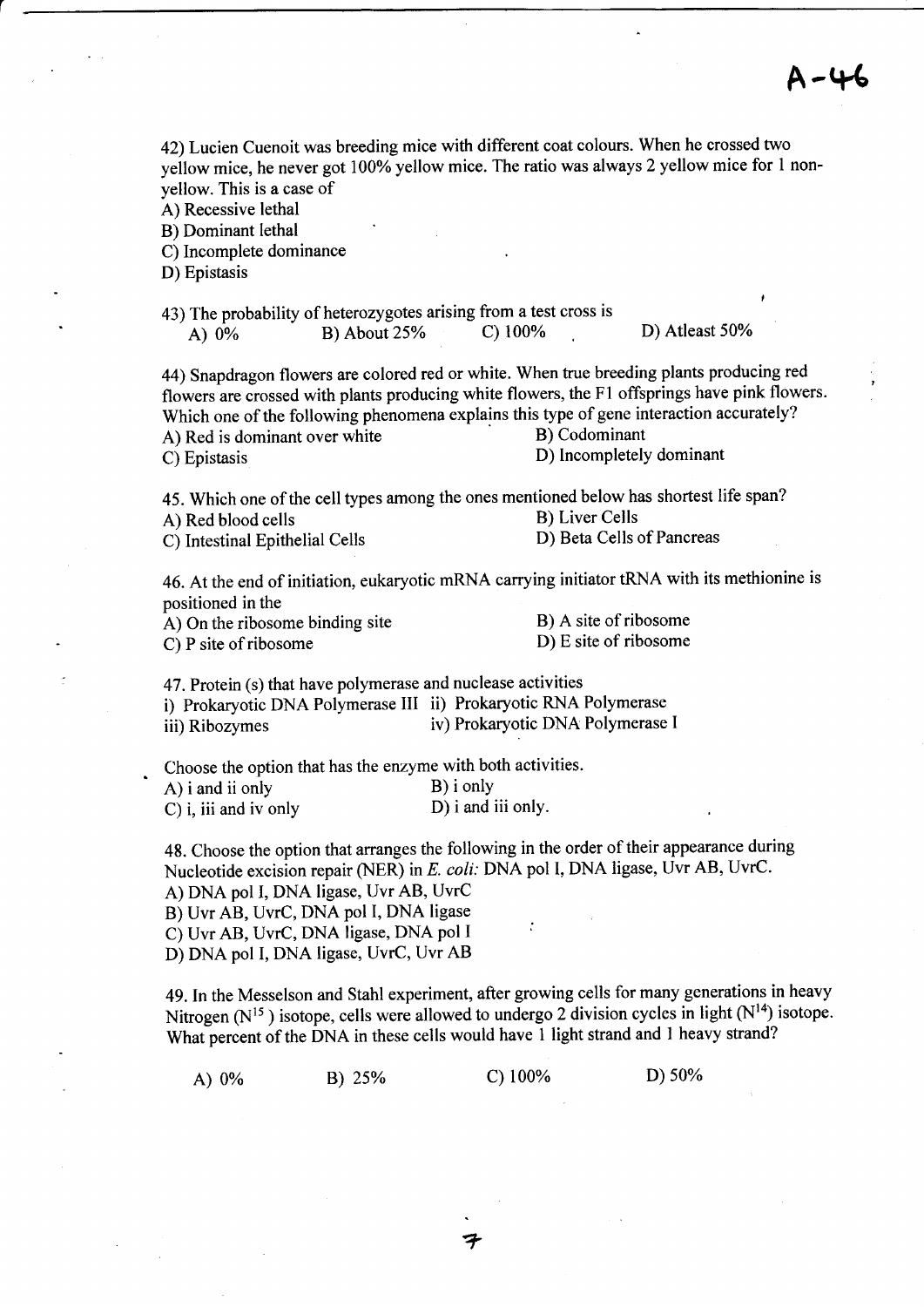A-46

50. Choose the option that matches mammalian DNA polymerases with their respective activities:

| DNA pol                    | Activity                                                |
|----------------------------|---------------------------------------------------------|
| a. Alpha $(\alpha)$        | i. Translesion DNA synthesis bypassing cyclobutyl-dimer |
| b. Beta $(\beta)$          | ii. Involved in priming along with primase              |
| c. Gamma $(\gamma)$        | iii. Replicating nuclear DNA                            |
| d. Delta $(\delta)$        | iv. Base excision repair                                |
| e. Epsilon $(\varepsilon)$ | v. Replicating mitochondrial DNA                        |

A)  $a-i$ ;  $b-ii$ ;  $c-iii$ ;  $d-iv$ ;  $e-v$ .

B) a-ii; b-iv; c-v; d-iii; e-i.

C) a-ii; b-i; c-iii; d-iv; e-v.

D) a-iv; b-ii; c-v;d-iii; e-i.

<sup>5</sup>I . If a DNA is treated with an enzyme that produces, on the average, one single-strand break in each molecule, the percentage of unbroken DNA would be: A)  $0.37\%$  B)  $0.63\%$  C)  $37\%$  D) 63%

52. The unit of molar absorptivity or molar absorption coefficient used in Beer Lambert's formula is

A)  $L^{-1}$  mol<sup>-1</sup> cm<sup>-1</sup> B) gm  $L^{-1}$  cm<sup>-1</sup> C) L gm<sup>-1</sup> cm<sup>-1</sup> D) L mol<sup>-1</sup> cm<sup>-1</sup>

Çl  $\overline{\mathcal{A}}$ 

53. The name of the compound  $\vee$   $\vee$  Cl is A) I -hydroxy-2,5 -dichlorobenzene

B) 1,3-dichlorophenol<br>C) 2,6-dicholorophenol

D) 2,5-dicholorophenol

54. Which one of the following molecules does not own enantiomers?  $A)$  CH<sub>3</sub>CH<sub>2</sub>CHCICH<sub>3</sub>  $B)$  CH<sub>2</sub>ClCH<sub>2</sub>CH<sub>2</sub>CH<sub>2</sub>Cl C) CH<sub>3</sub>CHClCH<sub>2</sub>CH<sub>2</sub>Cl D) CH<sub>3</sub>CHClCH<sub>2</sub>CH<sub>2</sub>Cl

55. If the oxidation of isopropyl alcohol to acetone was monitored by IR spectroscopy, what bands in the IR spectra would you observe for the substrate and the product?

A) Substrate 3300 cm<sup>-1</sup> and 1750 cm<sup>-1</sup> B) Substrate  $1750$  cm<sup>-1</sup> and 3300 cm<sup>-1</sup>

C) Substrate 2300 cm<sup>-1</sup> and 1750 cm<sup>-1</sup>

D) Substrate 3300 cm<sup>-1</sup> and 1000 cm<sup>-1</sup>

56. How many pairs of cranial nerve are present in humans?<br>
A) 6 B) 10 C) 12 D) 15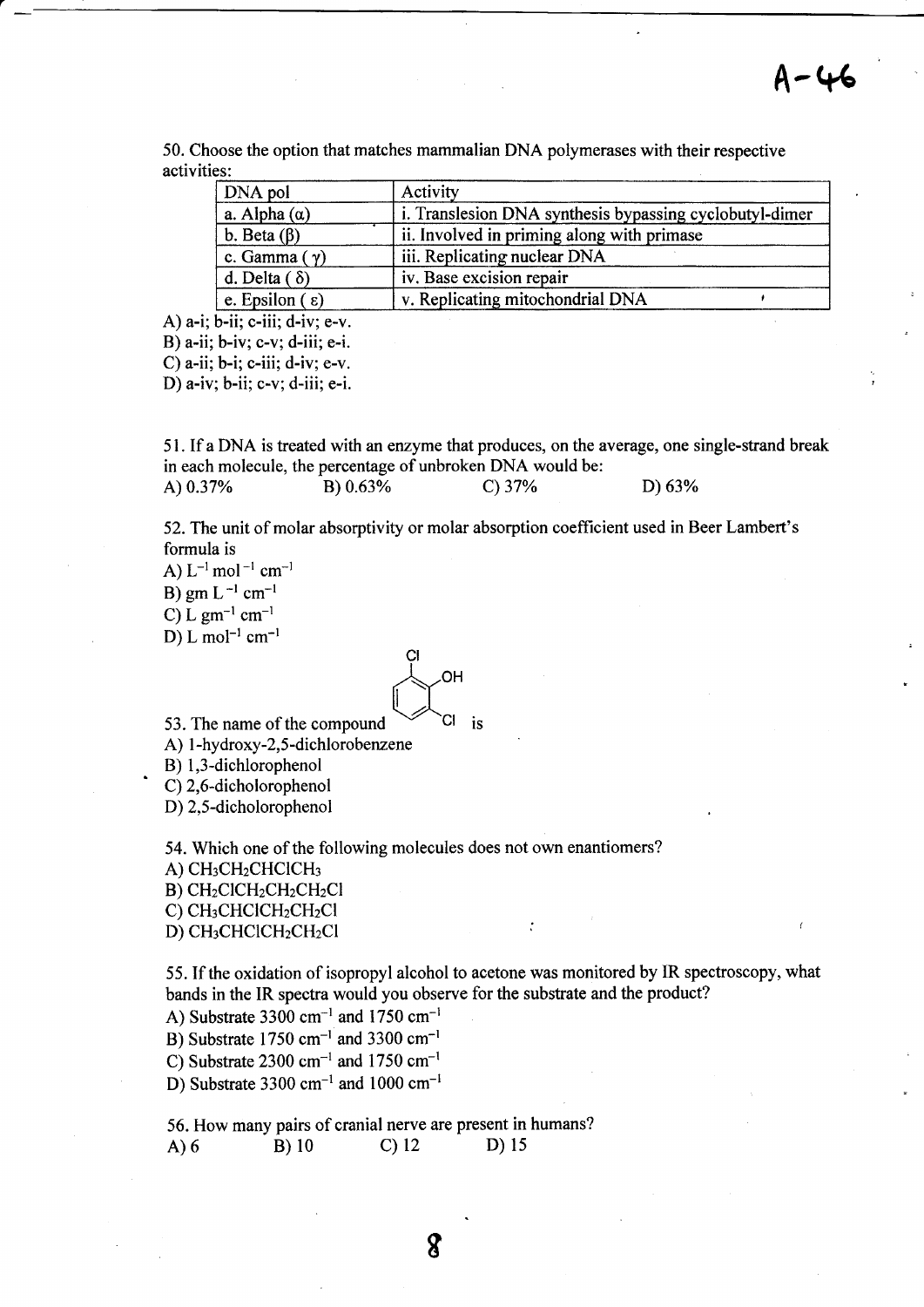57. is found in plants but not in animals.<br>A) Asexual Reproduction B) Sexual Reproduction A) Asexual Reproduction B) Sexual Reproduction<br>
B) Autotrophy<br>
D) Autotrophy C) Metabolism

58. The number of chromosomes in the roots of hexaploid wheat plant is 42. What is the number of chromosomes in its gametes after meiosis?<br>A) 7 B) 21 C) 6 D) 14 A) 7 B) 21 C) 6 D) 14

59. Which of the following will not generate an immune response when injected into <sup>a</sup> BALB/c mouse?

A) A23 kDa neutral protein

B) A C57BL/6 immunoglobulin G (IgG)

C) Albumin from the same mouse

D) A rabbit immunoglobulin G (IgG)

60. Which component of the lipopolysaccharide of a Gram-negative bacterium is considered responsible for the toxicity?

q

A) O antigen or O polysaccharide-the outermost domain Lipid A

B) Lipid A-the innermost lipid component

C) Core oligosaccharide that connects o-antigen and lipid A

D) Host antibodies binding to O antigen